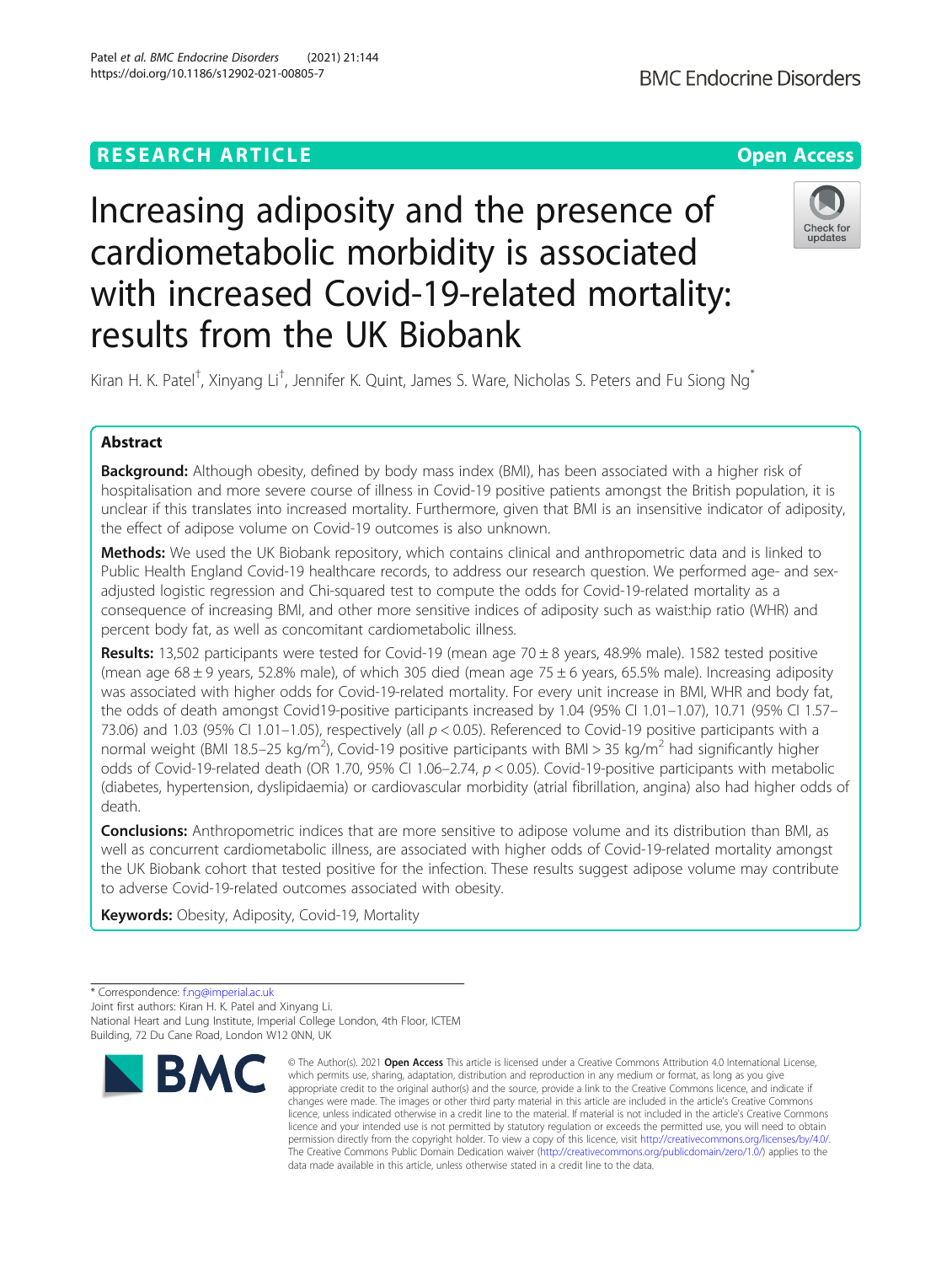# Background

As of 28 August 2020, the coronavirus (Covid-19) pandemic resulted in over 24 million confirmed cases and 827,000 deaths worldwide [[1\]](#page-4-0), of which over 330,000 and 41,000 were in the UK [[2\]](#page-4-0), respectively. With accumulating global experience, risk factors for Covid-19 infection and predictors of outcomes are becoming increasingly recognised. Amongst these, a body mass index (BMI) within the overweight  $(25-30 \text{ kg/m}^2)$  or obese ( $>$  30 kg/m<sup>2</sup>) categories and cardiometabolic morbidity have been associated with a more serious illness that necessitate hospitalisation and invasive ventilation [[3](#page-4-0)–[6\]](#page-4-0). Whether these risk factors also translate into higher mortality is less well characterised. Furthermore, although BMI is the most commonly used metric for categorising obesity, it is an insensitive measure of adiposity as it does not account for differences in body composition. Given that adipose tissue may serve as a reservoir for Covid-19 virus and thus a more severe course of illness [[7](#page-4-0)], using alternative anthropometric indices that are more sensitive to adipose volume and its distribution to identify patients at risk of Covid-19 related death would be clinically helpful. However, as such data are not routinely collected before or during hospitalisation the association between Covid-19 outcomes and body composition remains unknown. Likewise, although metabolic syndrome has been identified as a risk factor influencing progression of the infection [[8\]](#page-4-0), the added risk of mortality conferred by its constituent parts, i.e. diabetes, hypertension and dyslipidaemia, has not been reported.

Uniquely, the UK Biobank is a longitudinal cohort study containing clinical and anthropometric data collected before the pandemic [[9,](#page-4-0) [10](#page-4-0)] that is also linked to national Covid-19 laboratory test data through Public Health England [[11\]](#page-4-0). This has the added advantage that any association between Covid-19 outcomes and anthropometric indices and morbidity, respectively, are unlikely to be the result of reverse causation. We therefore leveraged this data repository to investigate whether there was an association between Covid19-related mortality and anthropometric and cardiometabolic data that was recorded prior to the pandemic amongst the UK Biobank cohort.

# Methods

The UK Biobank [\[9\]](#page-4-0) (<https://www.ukbiobank.ac.uk/>) comprises 502,505 participants who were recruited between 2006 and 2010 at one of twenty-two assessment centres and were aged 40–69 years at the time. The current mean age of the cohort is  $68 \pm 8$  years (range 49–86 years, 44% male). All participants provided informed consent at the time of recruitment for their data to be used for research purposes. Sociodemographic, lifestyle, health and anthropometric data were collected at baseline and during recall, for which protocols are publicly available [[12\]](#page-4-0). Definitions of comorbidity were based on the main and secondary International Classification of Disease (ICD)-10 summary diagnoses or operative procedures.The latest Covid-19 data release (03/08/ 2020) included results from 16/03/2020 to 26/07/2020 and was accessed under application number 48666.

Age- and sex- adjusted logistic regression analyses were used to identify whether anthropometric indices [BMI (kg/m<sup>2</sup>), waist:hip ratio (WHR) and body fat (%)] and c-reactive protein (CRP) were associated with Covid-19-related mortality. Chi-squared test was conducted to identify the association between concurrent morbidity and Covid-19-related mortality. T test or Fisher's exact test were used to compare characteristics of males vs females testing positive for Covid-19, and of normal weight vs obese individuals. Statistical analyses were performed using Python version 3.6 (Python Software Foundation) and  $P < 0.05$  was considered significant.

# Results

By 28 August 2020, 13,502 UK Biobank participants (mean age  $70 \pm 8$  years, range  $50-84$  years,  $48.9\%$  male) had been tested for Covid-19 using nasopharyngeal swabs. Of these, 1582 tested positive (mean age  $68 \pm$ 9 years, 52.8% male) and 11,920 negative. Among those that tested positive, 305 died (mean age  $75 \pm 6$  years, 65.5% male).

Males testing positive for Covid-19 had a higher mortality than females (OR 1.93, 95% CI 1.49-2.51,  $p <$ 0.0001), and tended to be older  $(69 \pm 9 \text{ vs. } 66 \pm 9 \text{ years})$  $p < 0.0001$ ). Males that tested positive were also more likely to have hypertension, dyslipidaemia, arrhythmia, diabetes or angina than females. There was no difference in BMI between sexes. Comparisons between males and females testing positive are detailed in Table [1.](#page-2-0)

Referenced to normal BMI range (18.5 to  $<$  25 kg/m<sup>2</sup>), participants with BMI  $\geq$  35 kg/m<sup>2</sup> (obese II) had significantly greater odds for Covid-19-related mortality (OR 1.70, 95% CI 1.06–2.74,  $p < 0.05$ ). The odds for Covid-19-related mortality amongst individuals with BMI < 18.5  $\text{kg/m}^2$  (underweight), 25 to <30  $\text{kg/m}^2$ , (overweight) or 30 to  $<$  35 kg/m<sup>2</sup> (obese I) did not reach statistical significance.

For every unit increase in BMI, WHR and percent body fat, the odds of death amongst the swab-positive participants increased by 1.04 (95% CI 1.01–1.07), 10.71 (95% CI 1.57–73.06) and 1.03 (95% CI 1.01–1.05), respectively (all  $p < 0.05$ , Table [2\)](#page-2-0).

Swab-positive participants with pre-existing metabolic (diabetes, hypertension, dyslipidaemia) or cardiovascular morbidity (atrial fibrillation, angina) also had higher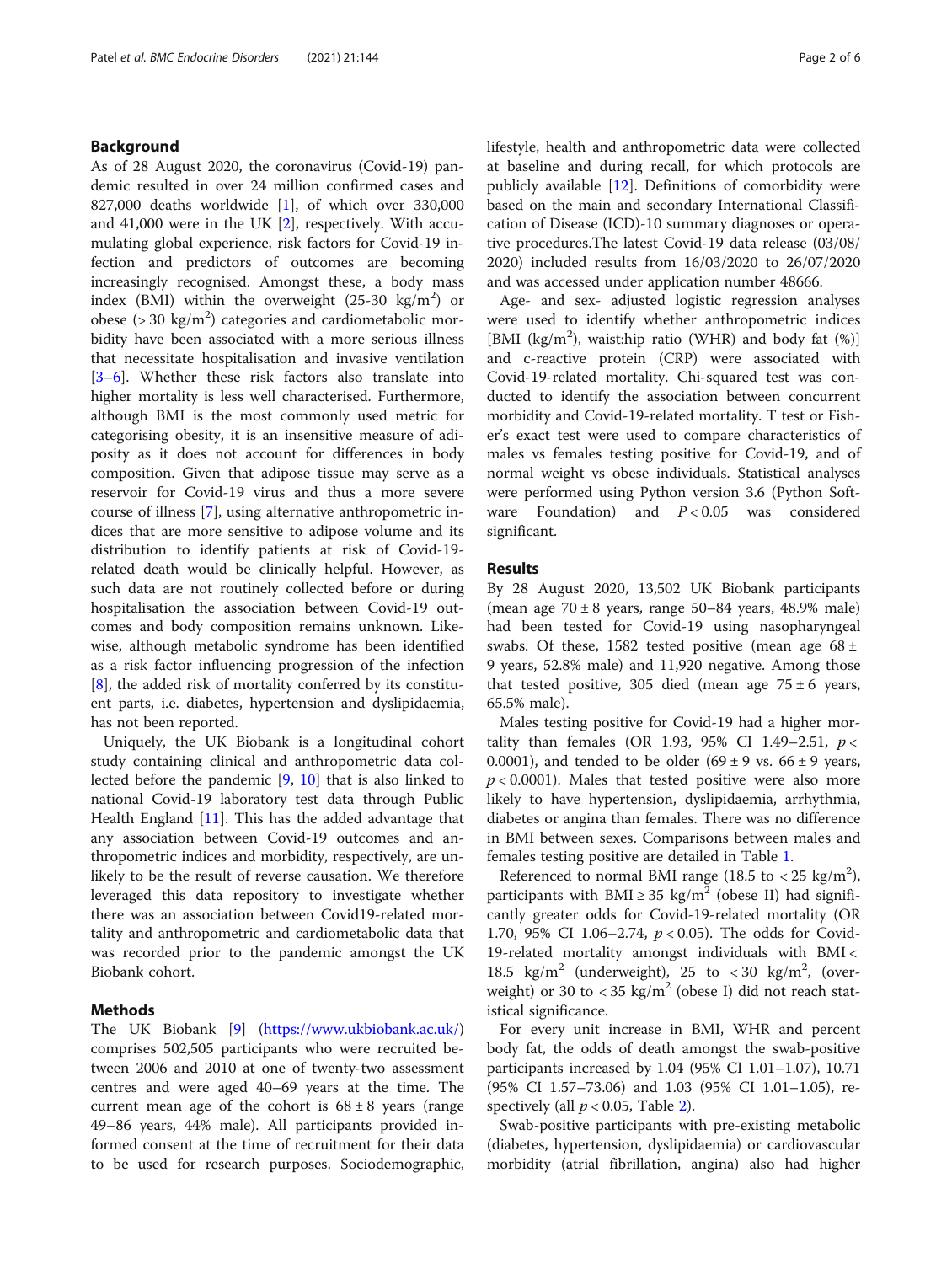<span id="page-2-0"></span>Table 1 Differences in mortality and co-morbidity amongst males and females testing positive for Covid-19

|                                        |                |                | - -                 |          |
|----------------------------------------|----------------|----------------|---------------------|----------|
|                                        | Male           | Female         | Odds ratio (95% CI) | P        |
| $\mathbb N$                            | 835            | 747            |                     |          |
| Died (n)                               | 200            | 105            | 1.93 (1.49-2.51)    | < 0.0001 |
| Age (mean years $\pm$ SD)              | $69 \pm 9$     | $66 \pm 9$     |                     | < 0.0001 |
| BMI (kg/m <sup>2</sup> , mean $\pm$ SD | $28.9 \pm 4.8$ | $28.6 \pm 6.1$ |                     | 0.32     |
| Hypertension (n)                       | 343            | 226            | $1.61(1.31-1.98)$   | < 0.0001 |
| Dyslipidaemia (n)                      | 206            | 97             | $2.20(1.68 - 2.86)$ | < 0.0001 |
| Atrial fibrillation (n)                | 109            | 35             | 3.05 (2.06-4.58)    | < 0.0001 |
| Ventricular arrhythmia (n)             | 9              |                | 8.13 (1.36-89.41)   | 0.02     |
| Diabetes (n)                           | 150            | 74             | $1.99(1.47 - 2.70)$ | < 0.0001 |
| Stroke (n)                             | 20             | 15             | $1.20(0.63 - 2.29)$ | 0.61     |
| Angina (n)                             | 123            | 54             | 2.21 (1.58-3.08)    | < 0.0001 |
|                                        |                |                |                     |          |

Male participants testing positive have a higher odds ratio for mortality than their female counterparts. Males testing positive were older and had a greater comorbidity, although there was no difference in BMI or history of stroke between sexes. Age and BMI were treated as continuous variables and compared between sexes using T test. All other variables were treated as categorical and compared using Fisher's exact test

odds of death (Table 2). The association between CRP and mortality did not quite reach statistical significance (OR 1.02, 95% CI 1.00-1.04,  $p > 0.05$ ).

significant differences in age, or history of ventricular arrhythmia or stroke between these categories (Table [3\)](#page-3-0).

Amongst those testing positive for Covid-19, individuals in the obese II category  $(BMI > 35 \text{ kg/m}^2)$  had greater odds ratios for hypertension, dyslipidaemia, atrial fibrillation, diabetes and angina than their normal weight (18.5 to 25  $\text{kg/m}^2$ ) counterparts. There were no

**Discussion** 

We show that increasing adiposity and pre-existing cardiometabolic morbidity are associated with higher Covid-19 related mortality amongst the UK Biobank population. Furthermore, participants with BMI > 35 kg/

|  |  |  | <b>Table 2</b> Association of adiposity and cardiometabolic illness with Covid-19-related mortality |
|--|--|--|-----------------------------------------------------------------------------------------------------|
|--|--|--|-----------------------------------------------------------------------------------------------------|

|                            | <b>Total tested</b> | Positive swab    | Positive swab (died) | Odds ratio [95% CI]    | P                    |
|----------------------------|---------------------|------------------|----------------------|------------------------|----------------------|
| Underweight (%)            | 1.53                | 1.57             | 3.27                 | 1.62 [0.28-9.42]       | $> 0.05^{\circ}$     |
| Normal weight (%)          | 27.09               | 23.57            | 18.03                | Reference              |                      |
| Overweight (%)             | 40.95               | 41.94            | 39.67                | $0.98$ $[0.67 - 1.43]$ | $> 0.05^{\circ}$     |
| Obese $\mid$ (%)           | 20.44               | 20.54            | 24.59                | 1.33 [0.87-2.01]       | $> 0.05^{\circ}$     |
| Obese II (%)               | 9.98                | 12.36            | 14.42                | 1.70 [1.06-2.74]       | $< 0.05^{\circ}$     |
| BMI ( $kg/m2$ )            | $28.26 \pm 5.22$    | $28.79 \pm 5.39$ | $29.66 \pm 5.74$     | $1.04$ $[1.01 - 1.07]$ | < 0.001 <sup>a</sup> |
| Waist:hip ratio (WHR)      | $0.89 \pm 0.09$     | $0.90 \pm 0.09$  | $0.93 \pm 0.09$      | 10.71 [1.57-73.06]     | $< 0.05^{\circ}$     |
| Body fat (%)               | $32.06 \pm 8.66$    | $32.13 \pm 8.60$ | $32.17 \pm 8.86$     | $1.03$ $[1.01 - 1.05]$ | $< 0.05^{\circ}$     |
| <b>CRP</b>                 | $3.01 \pm 4.79$     | $3.21 \pm 5.83$  | $3.88 \pm 6.69$      | 1.02 [1.00-1.04]       | $> 0.05^{\circ}$     |
| Hypertension (%)           | 36.21               | 35.45            | 54.75                | 2.68                   | $< 0.001^{\rm b}$    |
| Dyslipidaemia (%)          | 19.03               | 19.03            | 29.18                | 2.05                   | $< 0.001^{\rm b}$    |
| Atrial fibrillation (%)    | 8.44                | 8.48             | 15.08                | 2.36                   | < 0.001 <sup>b</sup> |
| Ventricular arrhythmia (%) | 0.84                | 0.55             | 0.98                 | 2.22                   | $> 0.05^{\rm b}$     |
| Diabetes (%)               | 12.05               | 14.12            | 22.95                | 2.16                   | $< 0.001^{\rm b}$    |
| Stroke (%)                 | 2.36                | 2.18             | 3.93                 | 2.25                   | $> 0.05^{\rm b}$     |
| Angina (%)                 | 11.37               | 11.09            | 17.38                | 1.97                   | $< 0.001^{\rm b}$    |

Referenced to the normal weight category, participants with a BMI in the highest obesity category (obese II) demonstrate a greater odds ratio of Covid-19-related mortality. Similarly, concurrent cardiometabolic morbidity was also associated with higher mortality. Obesity was also classified as a categorical variable based on BMI (underweight, BMI < 18.5 kg/m<sup>2</sup>; normal weight, 18.5 to < 25 kg/m<sup>2</sup>; overweight, 25 to < 30 kg/m<sup>2</sup>; obese I, 30 to < 35 kg/m<sup>2</sup>; and obese II, ≥ 35 kg/m<sup>2</sup>). Anthropometric and clinical indices were treated as continuous variables. Logistic regression model adjusted for age and sex was used to calculate odds ratios for continuous variables  $\left( \mathbf{a} \right)$ . Chi-squared test was used for categorical variables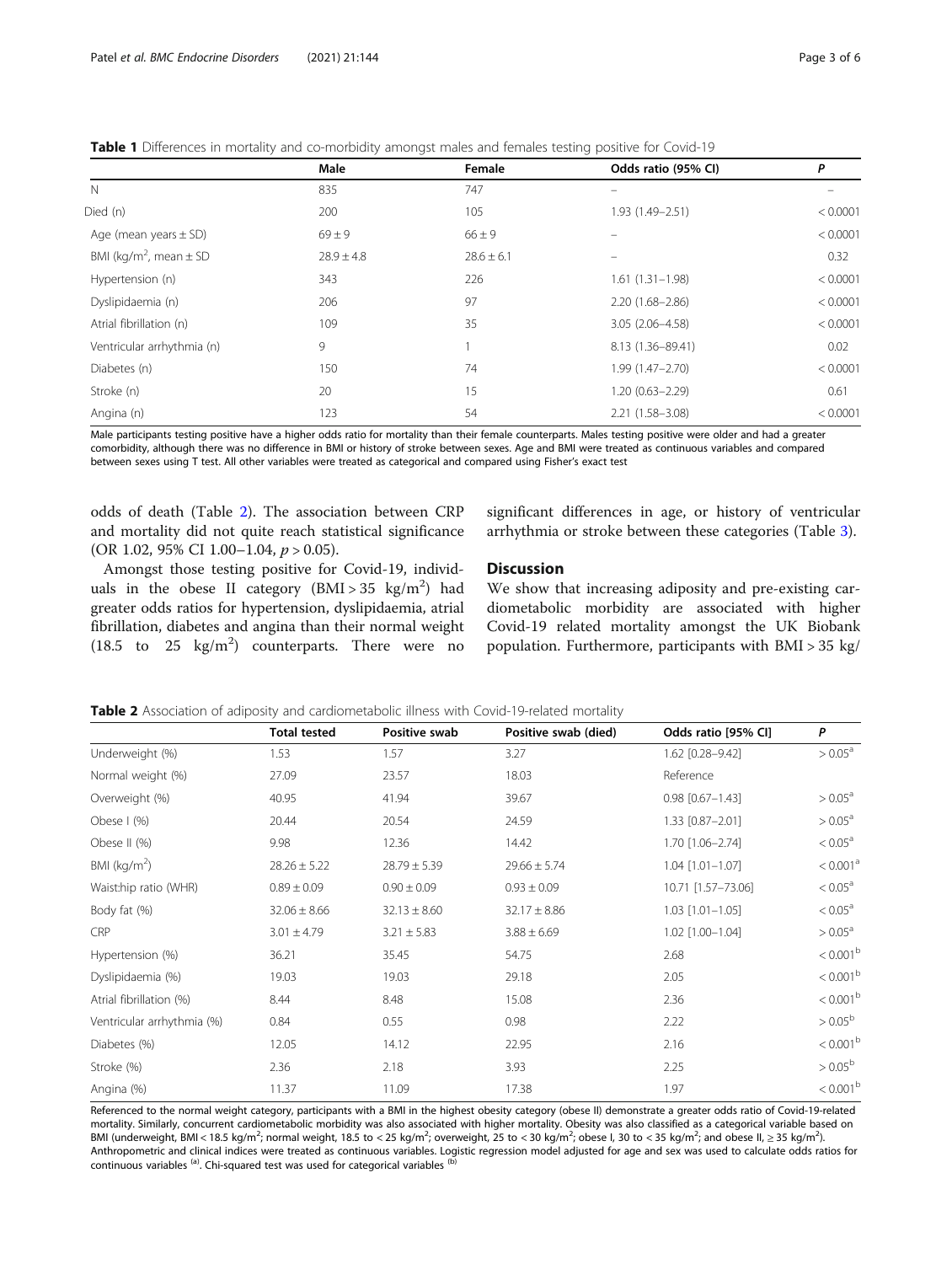|                            | Normal weight (BMI18- $<$ 25 kg/m <sup>2</sup> ) | Obese (BMI > 35 kg/m <sup>2</sup> ) | Odds ratio (95% CI)  | P        |
|----------------------------|--------------------------------------------------|-------------------------------------|----------------------|----------|
| Number (n)                 | 389                                              | 204                                 |                      |          |
| Age (mean years $\pm$ SD)  | $67 \pm 9$                                       | $68 \pm 9$                          |                      | 0.20     |
| Hypertension (n)           | 84                                               | 119                                 | $5.08(3.53 - 7.30)$  | < 0.0001 |
| Dyslipidaemia (n)          | 42                                               | 64                                  | 3.78 (2.44-5.84)     | < 0.0001 |
| Atrial fibrillation (n)    | 24                                               | 29                                  | $2.52(1.46 - 4.48)$  | 0.0021   |
| Ventricular arrhythmia (n) | 5                                                |                                     | $0.38(0.032 - 2.76)$ | 0.67     |
| Diabetes (n)               | 15                                               | 67                                  | 12.19 (6.71-22.19)   | < 0.0001 |
| Stroke (n)                 | 6                                                | 5                                   | 1.60 (0.55-5.47)     | 0.52     |
| Angina (n)                 | 20                                               | 38                                  | 4.22 (2.40-7.38)     | < 0.0001 |

<span id="page-3-0"></span>Table 3 Differences in co-morbidity amongst normal weight (BMI 18.5 to < 25.0 kg/m<sup>2</sup>) and obese (BMI > 35 kg/m<sup>2</sup>) participants that tested positive for Covid-19

Amongst those testing positive for Covid-19, participants with BMI > 35 kg/m<sup>2</sup> (obese II) have greater odds ratios for hypertension, dyslipidaemia, atrial fibrillation, diabetes and angina than individuals with normal weight (BMI 18.5 to < 25.0 kg/m<sup>2</sup>). There were no differences between groups for stroke and ventricular arrhythmia. T test was used to test for differences in age between groups, and Fisher's exact test for categorical variables

m<sup>2</sup> had significantly higher odds of Covid-19 related mortality compared to those of a normal weight (BMI  $18.5-25$  kg/m<sup>2</sup>). As the participants of the UK Biobank represent a large sample of the British population that have undergone extensive phenotypic characterisation since 2006, these results can likely be extrapolated to the general population and are unlikely to be influenced by reverse causality. They also extend our current understanding of how these risk factors influence the course and severity of Covid-19 infection [[4,](#page-4-0) [6,](#page-4-0) [13\]](#page-4-0).

We demonstrate that central obesity, quantified by waist:hip ratio, is associated with Covid19-related mortality. We postulate that volume and distribution of adipose tissue may be a determinant of adverse outcomes observed in those with a high BMI. Covid-19 virus binds to the angiotensin converting enzyme 2 (ACE2) receptor for intracellular invasion  $[14, 15]$  $[14, 15]$  $[14, 15]$  $[14, 15]$  $[14, 15]$ . Given that ACE2 is highly expressed in adipose as well as pulmonary tissue, it is unsurprising that obesity has been linked to a more severe illness [\[16](#page-4-0)]. It is, therefore, plausible that adipose tissue exerts a deleterious effect in Covid-19 infection by acting as a functional reservoir of the virus [[17\]](#page-4-0). Inflammation of visceral adipose depots, such as epicardial fat that is contiguous with the myocardium, may also contribute to adverse outcomes by stimulating an augmented local and/or systemic inflammatory reaction in individuals with higher volumes of adiposity [\[13,](#page-4-0) [18](#page-5-0), [19](#page-5-0)]. We anticipate it may be possible to ascertain whether subcutaneous or visceral adipose volumes and their respective distributions are associated with adverse Covid-19 outcomes as this data becomes available in a sufficient number of UK Biobank participants.

Counterintuitively, being overweight or obese is associated with a lower risk of viral infection and pneumonia, and underweight with a higher risk, compared to normal weight individuals [[20\]](#page-5-0). On the other hand, individuals with a normal weight by BMI, but who nonetheless have central obesity according to WHR, have a higher risk of bacterial, not viral, infections [\[20](#page-5-0)]. Reasons for the so-called "obesity paradox" are not well understood. However, this phenomenon does not appear to be borne out in Covid-19 infection; indeed, our results would support the contrary. Excess adiposity weakens the innate immune system and may impair the clearance of viral infections  $[21]$  $[21]$  $[21]$ , resulting in a persistent and perhaps exaggerated immune response in the context of a novel zoonotic viral infection compared to other seasonal viruses.

Obesity is associated with reduced respiratory reserve volume, functional capacity, and pulmonary tissue compliance. Central obesity also compromises pulmonary function, particularly in the supine position due to diaphragmatic splinting. These mechanical features make obese individuals and those with excess central adiposity more vulnerable to respiratory infections. The association between obesity and severe Covid-19 infection has previously been shown to remain significant after adjusting for glycated haemoglobin (HbA1c) and lipid profile, suggesting that increased adiposity is a risk factor [\[6](#page-4-0)]. Given that the association between increasing adiposity and Covid-19 related hospitalisation was only partially attenuated, and not negated, by HbA1c and high-density lipoprotein (HDL) cholesterol [[6\]](#page-4-0) also supports the possibility that the adverse outcomes observed with concurrent obesity may be partly mediated by adiposity. This is consistent with other reports from other infections [[22](#page-5-0)] and those that have linked unhealthy lifestyle choices and behaviours to a higher risk of Covid-19 [\[23](#page-5-0)]. We extend these findings by demonstrating that pre-existing metabolic perturbation (diabetes, hypertension and dyslipidaemia) and cardiovascular disease (atrial fibrillation and angina) confer higher risk of Covid-19-related mortality in the same cohort. Obese individuals also had greater morbidity burden than their normal weight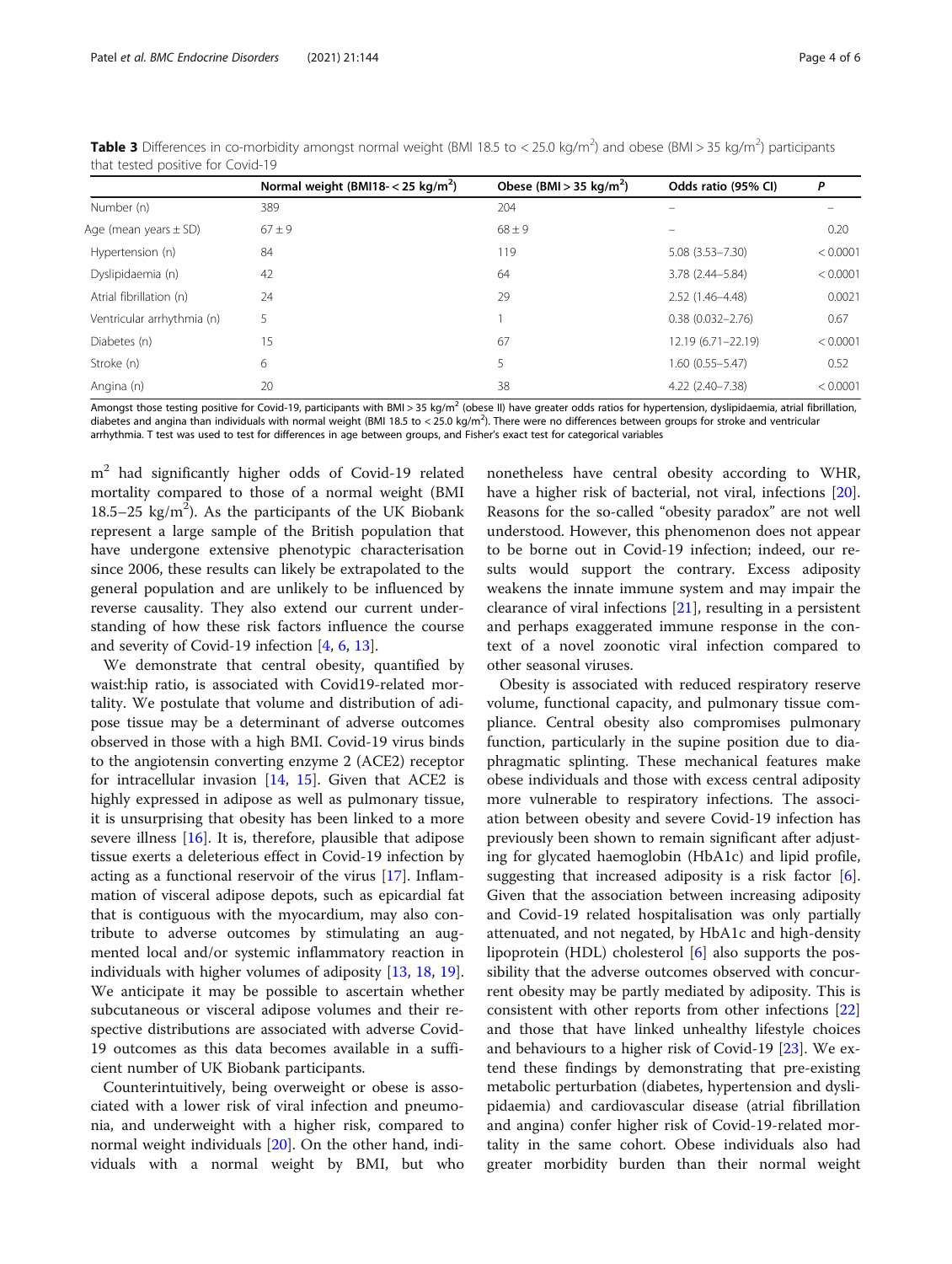<span id="page-4-0"></span>counterparts in our study. Given that cardiometabolic illnesses and obesity are chronic low-grade inflammatory phenotypes, cytokine activation may be amplified in the context of Covid-19 infection and may explain the higher mortality [7, [24,](#page-5-0) [25\]](#page-5-0). Similar to excess adipose tissue, a higher expression of ACE-2 receptor and consequently a greater viral load [[26](#page-5-0), [27\]](#page-5-0), impaired neutrophil chemotaxis and phagocytosis, increased furin and impaired T cell function are other mechanisms by which pre-existing metabolic perturbation may confer suscepti-bility to infection and adverse outcomes [[28\]](#page-5-0).

Despite the demonstrable utility of the UK Biobank for prognostication in Covid-19 infection, our analysis utilises data from middle-aged and older individuals. Therefore, the impact of adiposity and comorbidity on Covid-19 related outcomes in younger adults was not evaluated in our study. Although compelling, our analyses suggest an association, though not a direct causal link, between increasing adiposity and pre-existing morbidity and Covid-19-related mortality. A mendelian randomisation study may yield greater insight into the possible independent causal effects of adiposity in Covid-19 susceptibility and severity, given that obese participants had a greater comorbidity than their normal weight counterparts. We also cannot rule out changes in weight and adiposity from baseline during the course of follow-up of the UK Biobank.

# Conclusion

In summary, we show that increasing adiposity and cardiometabolic morbidity are associated with higher Covid-19-related mortality amongst the UK Biobank cohort that tested positive for the infection. Adipose volume may influence the severity of Covid-19-related outcomes.

#### Abbreviations

ACE2: Angiotensin converting enzyme 2; BMI: Body mass index; Covid-19: Coronavirus; CRP: C-reactive protein; HbA1c: Glycated haemoglobin; HDL: High density lipoprotein; OR: Odds ratio; WHR: Waist:hip ratio

#### Acknowledgements

Not applicable.

#### Authors' contributions

KHKP wrote the manuscript, XL analysed the data, FSN conceived the research question, JKQ, JSW, NSP and FSN provided critical review. All authors read and approved the final manuscript.

#### Funding

British Heart Foundation Grant (RG/16/3/32175) awarded to FSN, XL and NSP was used to access UK Biobank data by application. KHKP is a clinical research fellow and is supported by the National Institute for Health Research. The funding bodies played no role in the design of the study and collection, analysis, interpretation of data and in writing the manuscript.

#### Availability of data and materials

The dataset analysed during the current study are available in the UK Biobank repository, <https://www.ukbiobank.ac.uk/>. This can be accessed by formal application via the same link.

# **Declarations**

#### Ethics approval and consent to participate

UK Biobank data was accessed under application number 48666. All participants provided written informed consent for anonymised data to be used for research and publication at the time of enrolment [9]. This research conforms to the Declaration of Helsinki.

#### Consent for publication

All participants provided written informed consent for their anonymised information to be used for health-related research purposes and the results thereof to be published.

#### Competing interests

The authors declare that they have no competing interests.

Received: 21 December 2020 Accepted: 21 June 2021 Published online: 03 July 2021

### References

- 1. WHO Coronavirus Disease (COVID-19) Dashboard [Internet]. [cited 2020 Aug 28]. <https://covid19.who.int>.
- 2. Website [Internet]. [cited 2020 Aug 28]. Available from: Coronavirus (COVID-19) in the UK [Internet]. [cited 2020 Jul 1]. <https://coronavirus.data.gov.uk/>.
- 3. Simonnet A, Chetboun M, Poissy J, Raverdy V, Noulette J, Duhamel A, et al. High prevalence of obesity in severe acute respiratory syndrome coronavirus-2 (SARS-CoV-2) requiring invasive mechanical ventilation. Obesity. 2020;28(7):1195–9.
- 4. Caussy C, Wallet F, Laville M, Disse E. Obesity is associated with severe forms of COVID-19. Obesity. 2020;28(7):1175.
- 5. Costa Monteiro AC, Suri R, Emeruwa IO, Stretch RJ, Cortes Lopez RY, Sherman A, et al. Obesity and smoking as risk factors for invasive mechanical ventilation in COVID-19: a retrospective, observational cohort study. medRxiv [Internet]. 2020. [https://doi.org/10.1101/2020.08.12.20173849.](https://doi.org/10.1101/2020.08.12.20173849)
- 6. Hamer M, Gale CR, Kivimäki M, Batty GD. Overweight, obesity, and risk of hospitalization for COVID-19: a community-based cohort study of adults in the United Kingdom. Proc Natl Acad Sci U S A [Internet]. 2020. [https://doi.](https://doi.org/10.1073/pnas.2011086117) [org/10.1073/pnas.2011086117.](https://doi.org/10.1073/pnas.2011086117)
- 7. Ryan PM, Caplice NM. Is adipose tissue a reservoir for viral spread, immune activation, and cytokine amplification in coronavirus disease 2019? Obesity. 2020;28(7):1191–4.
- 8. Costa FF, Rosário WR, Ribeiro Farias AC, de Souza RG, Duarte Gondim RS, Barroso WA. Metabolic syndrome and COVID-19: an update on the associated comorbidities and proposed therapies. Diabetes Metab Syndr. 2020;14(5):809–14.
- Sudlow C, Gallacher J, Allen N, Beral V, Burton P, Danesh J, et al. UK biobank: an open access resource for identifying the causes of a wide range of complex diseases of middle and old age. PLoS Med. 2015;12(3):e1001779.
- 10. Bugbank Homepage [Internet]. [cited 2020 Sep 11]. Available from: [http://](http://www.bugbank.uk/index.html) [www.bugbank.uk/index.html.](http://www.bugbank.uk/index.html)
- 11. Bugbank Homepage [Internet]. [cited 2020 Aug 28]. Available from: [http://](http://www.bugbank.uk/index.html) [www.bugbank.uk/index.html.](http://www.bugbank.uk/index.html)
- 12. Website [Internet]. [cited 2020 Aug 28]. Available from: UK Biobank. Protocol for a large-scale prospective epidemiological resource. [https://www.ukbioba](https://www.ukbiobank.ac.uk/wp-content/uploads/2011/11/UK-Bi) [nk.ac.uk/wp-content/uploads/2011/11/UK-Bi](https://www.ukbiobank.ac.uk/wp-content/uploads/2011/11/UK-Bi).
- 13. Deng M, Qi Y, Deng L, Wang H, Xu Y, Li Z, et al. Obesity as a potential predictor of disease severity in young COVID-19 patients: a retrospective study. Obesity [Internet]. 2020. <https://doi.org/10.1002/oby.22943>.
- 14. Cao Y, Li L, Feng Z, Wan S, Huang P, Sun X, et al. Comparative genetic analysis of the novel coronavirus (2019-nCoV/SARS-CoV-2) receptor ACE2 in different populations. Cell Discov. 2020;24(6):11.
- 15. Hoffmann M, Kleine-Weber H, Schroeder S, Krüger N, Herrler T, Erichsen S, et al. SARS-CoV-2 cell entry depends on ACE2 and TMPRSS2 and is blocked by a clinically proven protease inhibitor. Cell. 2020;181(2):271-80.e8.
- 16. Malavazos AE, Romanelli MMC, Bandera F, Iacobellis G. Targeting the adipose tissue in COVID-19 [Internet]. Obesity. 2020;28:1178–9. [https://doi.](https://doi.org/10.1002/oby.22844) [org/10.1002/oby.22844](https://doi.org/10.1002/oby.22844).
- 17. Kim I-C, Han S. Epicardial adipose tissue: fuel for COVID-19-induced cardiac injury? Eur Heart J. 2020;41(24):2334–5.